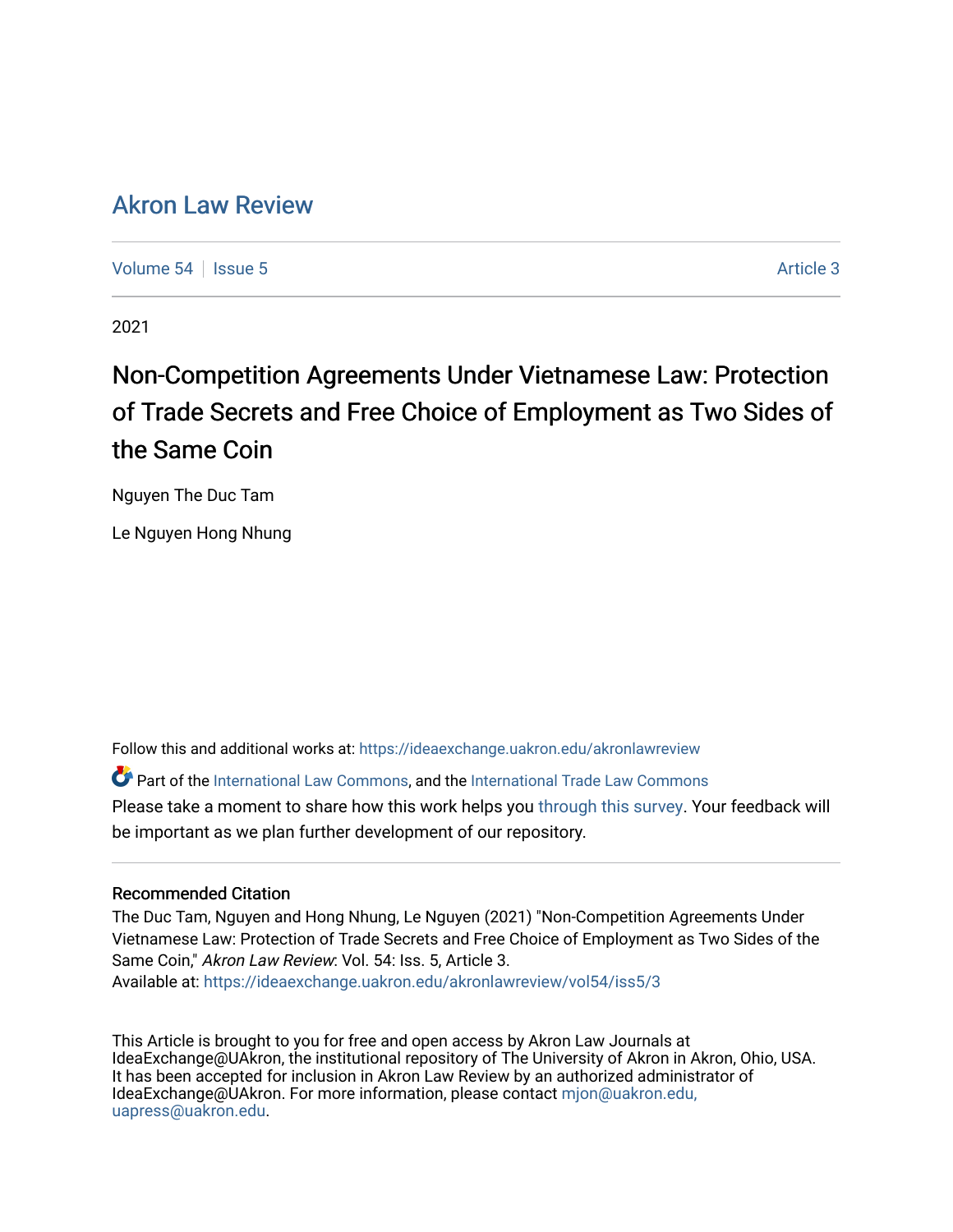# **NON-COMPETITION AGREEMENTS UNDER VIETNAMESE LAW: PROTECTION OF TRADE SECRETS AND FREE CHOICE OF EMPLOYMENT AS TWO SIDES OF THE SAME COIN**

*Nguyen The Duc Tam[1](#page-1-0) & Le Nguyen Hong Nhung[2](#page-1-1)*

| $\mathbf{I}$ . |                                                          |  |
|----------------|----------------------------------------------------------|--|
| II.            | The Protection of Trade Secrets Under Vietnamese Law.858 |  |
|                |                                                          |  |
|                |                                                          |  |
| III.           | The Current Legal Status of Noncompetes in Vietnamese    |  |
|                |                                                          |  |
|                |                                                          |  |
|                |                                                          |  |
|                |                                                          |  |
| $V_{\perp}$    |                                                          |  |

# I. INTRODUCTION

When it comes to non-competition agreements,<sup>[3](#page-1-2)</sup> employers and employees in Vietnam increasingly engage in intense negotiation and

857

<span id="page-1-0"></span><sup>1</sup> Nguyen The Duc Tam is a Lecturer at the Faculty of Law, University of Economics and Law, Vietnam National University, Ho Chi Minh City, Vietnam. He earned his LL.B. and B.B.A. from the Ho Chi Minh City University of Law; LL.M. from the University of Paris II Panthéon-Assas. He can be reached via email at tamntd@uel.edu.vn. His ORCID iD is https://orcid.org/0000-0003-3469-5464.

The authors are immensely grateful to Assoc. Prof. Patrick H. Gaughan for his valuable comments on earlier versions of this article. Any errors that remain are solely the authors'.

<span id="page-1-1"></span><sup>2</sup> Le Nguyen Hong Nhung is an LL.M. Candidate at the University of Paris I Panthéon-Sorbonne. She earned her LL.B. from the University of Economics and Law, Vietnam National University, Ho Chi Minh City, Vietnam. Her ORCID iD is https://orcid.org/0000-0001-7887-9797.

<span id="page-1-2"></span><sup>3</sup>*. Noncompetition covenant,* BLACK'S LAW DICTIONARY (9th ed. 2009) (defining noncompetition agreement as a "promise, usually in a sale-of-business, partnership, or employment contract, not to engage in the same type of business for a stated time in the same market as the buyer, partner, or employer.") In this article, we focus on noncompetes in employment contracts.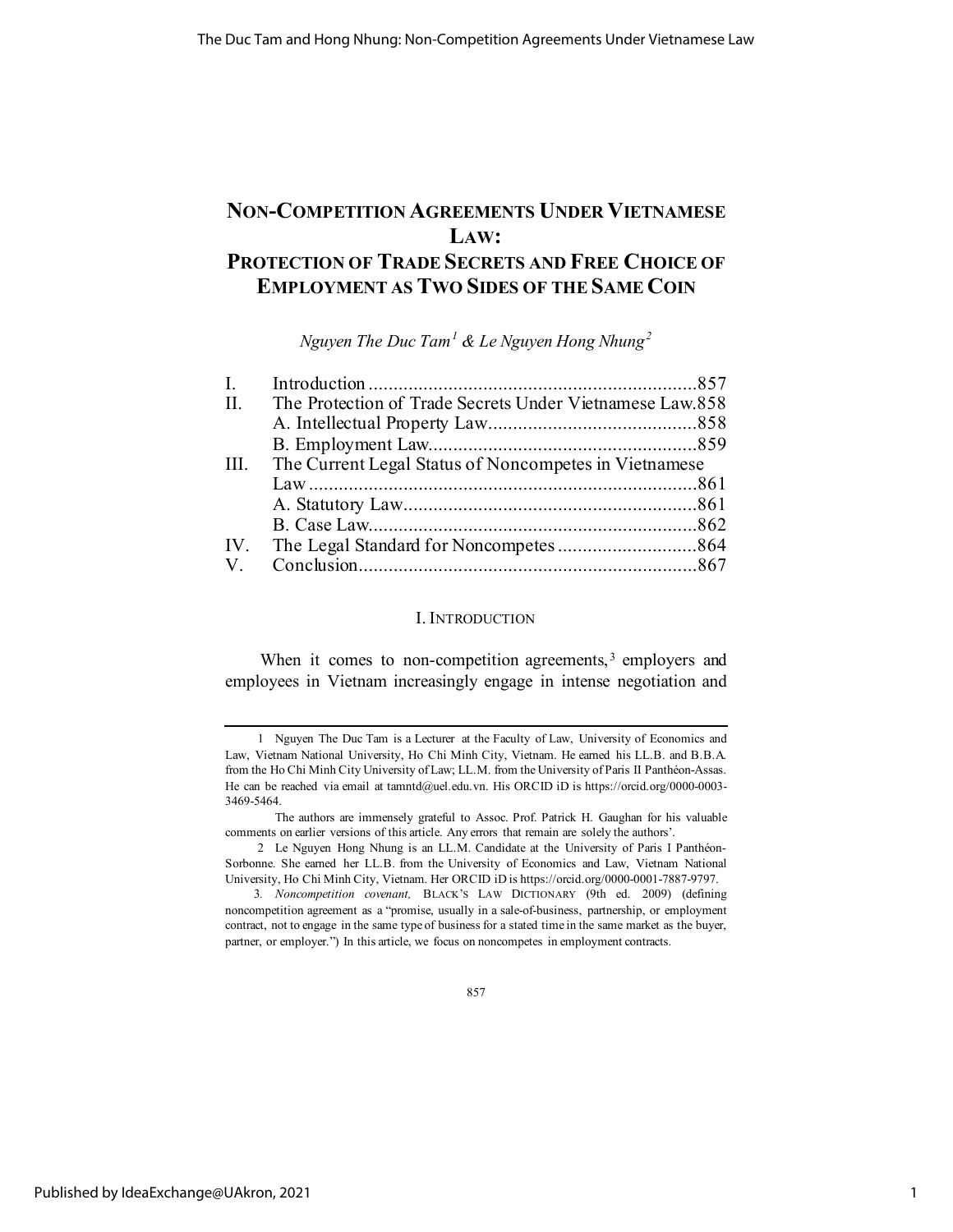debate. [4](#page-2-0) Employers worry about losing one of their most valuable assets trade secrets. Employees worry about losing the freedom to pursue their most desirable jobs or even their livelihoods. Neither the employers nor employees want to lose their legitimate rights. However, uncertainty about the enforceability of noncompetes unnecessarily undermines further cooperation and mutual trust. Employers are reluctant to share their trade secrets with their employees, while employees are hesitant to commit fully to the employment relationship.

In this article, we argue that noncompetes should be enforceable in Vietnam, provided that they are necessary to protect an employer's trade secret(s). Besides the introduction and conclusion, this article consists of three main parts. In Part II, we briefly present the protection of trade secrets under Vietnamese law. In Part III, however, we find that the attitude of Vietnamese law towards noncompetes is ambiguous. We also prove that the ambiguity regarding the legal status of noncompetes in Vietnamese law is the result of a lack of express provisions in existing statutes and inconsistency in case law. In Part IV, we propose a solution: a legal standard for noncompetes that respects the legitimate interests of both employers and employees. Vietnamese Courts can uniformly apply it; the National Assembly is welcome to codify it.

# II. THE PROTECTION OF TRADE SECRETS UNDER VIETNAMESE LAW

# *A. Intellectual Property Law*

The Law on Intellectual Property defines "trade secrets" as "information obtained from activities of financial or intellectual investment, which has not been disclosed and can be useful in business.["5](#page-2-1) Information is protectable as a trade secret if it fulfills the following three conditions:

<span id="page-2-0"></span><sup>4</sup>*. See, e.g.*, Bich N. Nguyen, *Dieu Khoan Khong Canh Tranh Trong Hop Dong NDA [Non-Competition Clause in NDA]*, SAIGON TIMES (July 18, 2018), https://www.thesaigontimes.vn/td/275063/dieu-khoan-khong-canh-tranh-trong-hop-dong-nda.html [https://perma.cc/R9HU-YJH7] (Viet.); Thuan Q. Dinh, *Tranh Chap NDA, Xu Sao Cho Tron [NDA Disputes: How to Handle Them?]*, SAIGON TIMES (July 20, 2018), https://www.thesaigontimes.vn/275441/Tranh-chap-NDA-xu-sao-cho-tron.html [https://perma.cc/WSH9-P38C] (Viet.); Duy Lac & Phuoc H. Nguyen, *Boi Roi Quanh Cam Ket Khong Lam Viec Cho Doi Thu [Confusion About Noncompetes]*, SAIGON TIMES (Aug. 26, 2019), https://www.thesaigontimes.vn/293252/boi-roi-quanh-cam-ket-khong-lam-viec-cho-doi-thu.html [https://perma.cc/5LU9-2B4B] (Viet.).

<span id="page-2-1"></span><sup>5</sup>*. Luat So Huu Tri Tue* [Law on Intellectual Property], No. 50/2005/QH11, art. 4 (July 1, 2006) (Viet.). An unofficial translation is available at https://www.wipo.int/edocs/lexdocs/ laws/en/vn/vn063en.pdf [https://perma.cc/8K3J-BXJD].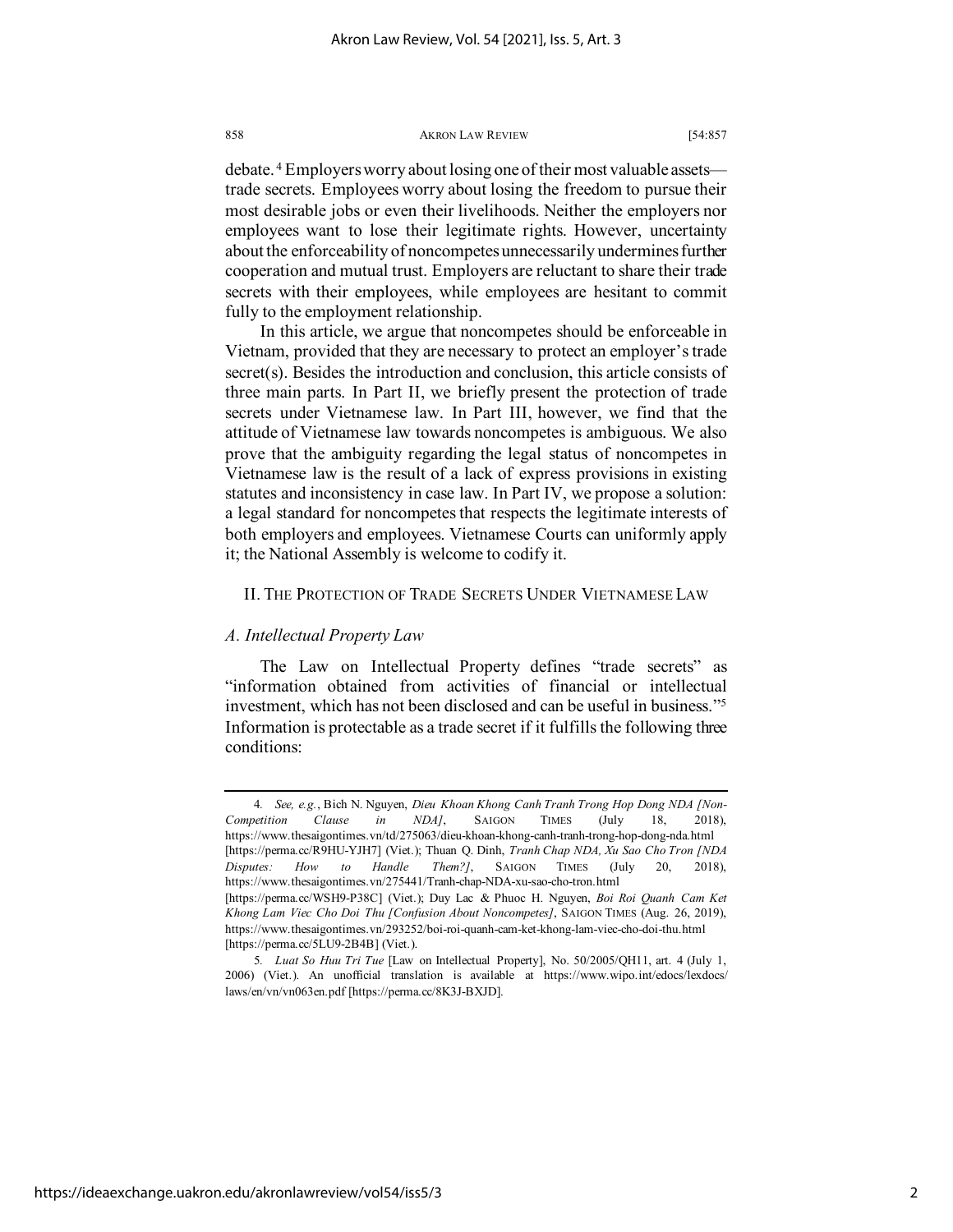(1) It is neither common knowledge nor easily obtained.

(2) When being used in business activities, it renders advantages to its holder over those who do not have or use it.

(3) It is kept confidential by its owner  $6$  with necessary protection measures so that it is neither disclosable nor easily accessible. [7](#page-3-1)

The Law on Intellectual Property provides general protection for trade secrets. Notably, Article 127 of this Law prohibits the acts of accessing or acquiring information about trade secrets by taking acts against secret-keeping measures as well as the acts of disclosing or using information about trade secrets without permission of the trade secret owners. [8](#page-3-2) In case of infringement, the Court will provide the owner of trade secrets with civil remedies against the perpetrator.<sup>[9](#page-3-3)</sup> Therefore, under the Law on Intellectual Property, the employee has the general duty not to access, acquire, disclose, or use information about trade secrets without permission of the owner/employer.

# *B. Employment Law*

The Labor Code contains specific provisions on the protection of trade secrets in employment. Accordingly, if an employee performs work related to trade secrets, the employer has the right to negotiate with the employee for the protection of those trade secrets. This includes the measures and duration of the protection of the trade secrets, the employee benefits, and the damages in case of employee infringement.<sup>[10](#page-3-4)</sup>

Moreover, the employer can exercise other rights to protect his trade secrets, regardless of whether the employee performs work related to such trade secrets. The employer may issue internal labor regulations, which

<span id="page-3-0"></span><sup>6</sup>*. Id.* art. 121. The owners of trade secrets are organizations or individuals that have lawfully acquired such trade secrets and keep them confidential.

<sup>7</sup>*. Id.* art. 84.

<sup>8</sup>*. Id.* art. 127.

<span id="page-3-3"></span><span id="page-3-2"></span><span id="page-3-1"></span><sup>9</sup>*. Id.* art. 202. These civil remedies include (1) the termination of infringement; (2) public apology and rectification; (3) specific performance of civil obligations; (4) payment of damages; and (5) the destruction, distribution, or use for non-commercial purposes of goods, materials, and equipment used for the production or trading of infringing goods, provided that such destruction, distribution, or use does not affect the rights of intellectual property right holders. *Id.*

<sup>10</sup>*. Bo Luat Lao Dong* [Labor Code] (2013), Art. 23 (Viet.). An unofficial translation is available at the contract of the contract of the contract of the contract of the contract of the contract of the contract of the contract of the contract of the contract of the contract of the contract of the contract of t

<span id="page-3-4"></span>https://www.ilo.org/dyn/natlex/docs/MONOGRAPH/91650/114939/F224084256/VNM91650.pdf [https://perma.cc/8PZP-JSVS].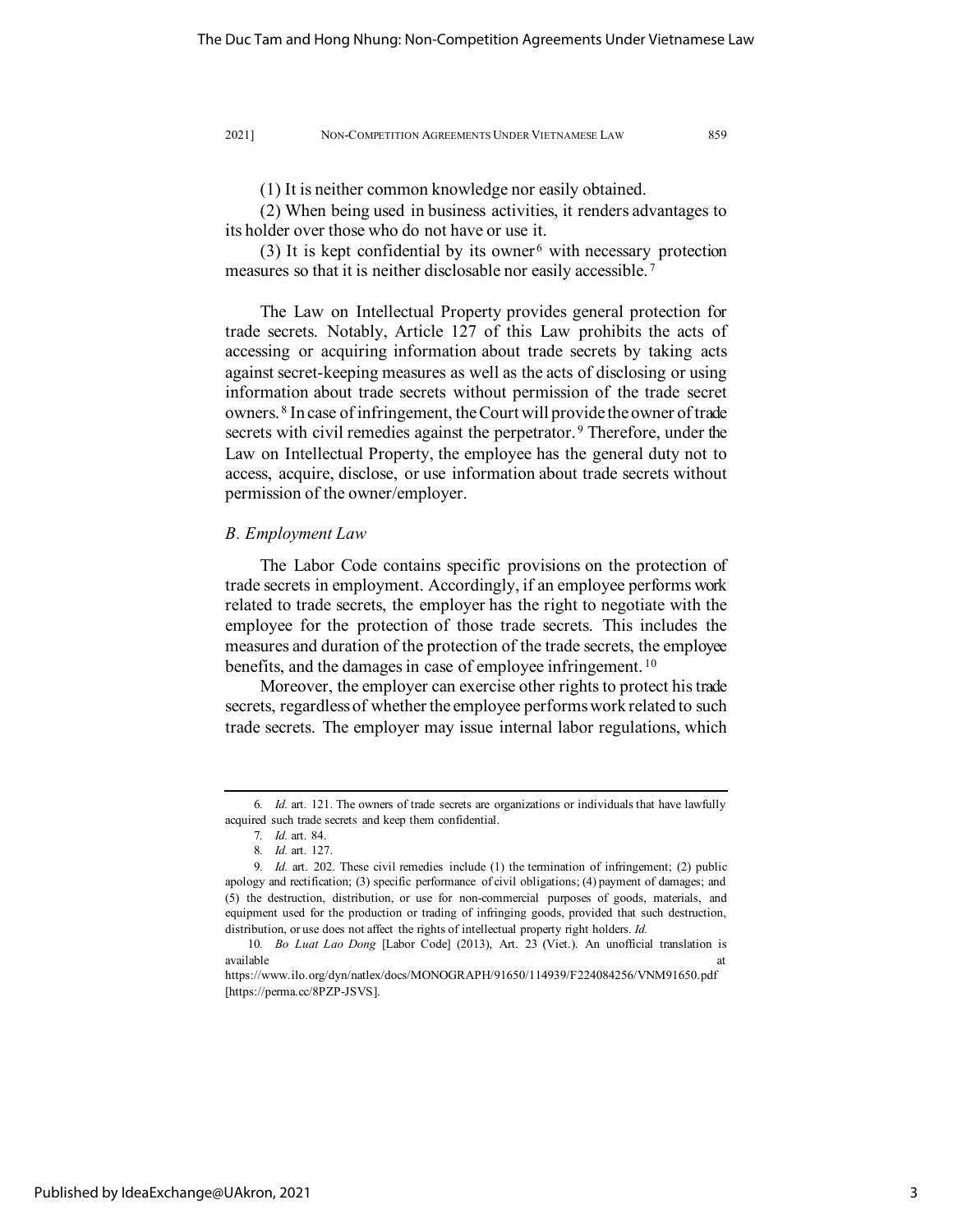can include the protection of trade secrets.<sup>[11](#page-4-0)</sup> If the employee misappropriates the trade secrets, the employer has the right to dismiss the employee and claim damages. [12](#page-4-1)

The case of  $Mr. L v. Company  $V^{13}$  illustrates the employer's right to$  $Mr. L v. Company  $V^{13}$  illustrates the employer's right to$  $Mr. L v. Company  $V^{13}$  illustrates the employer's right to$ dismiss due to the employee's non-compliance with the employer's trade secret protection regulations.<sup>[14](#page-4-3)</sup> On October 12, 2015, Mr. L signed a 12month employment contract to work as the head of the Security and Quality Assurance Department of Company V. In January 2018, Company V dismissed Mr. L because, along with other reasons, he installed a camera inside his work room. On January 25, 2018, Mr. L initiated a lawsuit against Company V, claiming that the company unlawfully dismissed him.

On May 29, 2019, the trial court, the People's Court of District 1 (Ho Chi Minh City), ruled in favor of Mr. L. [15](#page-4-4) On appeal, Company V submitted its internal protection of trade secrets regulations. These regulations prohibited the use of any video recording devices within company offices. On October 22, 2019, the People's Court of Ho Chi Minh City held that Mr. L infringed the regulations, and Company V lawfully dismissed him.<sup>[16](#page-4-5)</sup> Hence, the Labor Code offers enhanced protection to employers who possess trade secrets against the misappropriation of those trade secrets by current and former employees.

16*. Supra* note 11.

<span id="page-4-0"></span><sup>11</sup>*. Id.* Art. 119. For example, the employer may prohibit unauthorized employees from entering restricted areas.

<sup>12</sup>*. Id.* Art. 126, 130.

<span id="page-4-2"></span><span id="page-4-1"></span><sup>13.</sup> Judgment no. 936/2019/LD-PT, People's Court of Ho Chi Minh City, Oct. 22, 2019. The names and other details of the involved parties are redacted in accordance with Resolution no. 03/2017/NQ-HDTP on the publication of judgments and judicial decisions on the e-portal of the Supreme People's Court.

<span id="page-4-3"></span><sup>14</sup>*. See also* Judgment no. 01/2013/LD-ST, People's Court of District X (Ho Chi Minh City), Jan. 22, 2013 (ruling that the employee was liable to pay the employer the amount of VND 218,694,000 (USD 10,500) because the employee spent work time and used some information from the employer to incorporate a new company). *But see* Huong T. T. Le & Hang H. B. Nguyen, *Nghia Vu Bao Ve Bi Mat Kinh Doanh Trong Quan He Lao Dong [Obligation to Protect Trade Secrets in Employment Relationship]*, J. LEGAL SCI. at 49, 55–56 (2015) (Viet.) (citing Judgment no. 20/LDST, People's Court of Ho Chi Minh City, Mar. 17, 2005, which found that the employee disclosed some information from the employer to a third party, but the employer wrongfully dismissed the employee because such information did not qualify as trade secrets).

<span id="page-4-5"></span><span id="page-4-4"></span><sup>15.</sup> Judgment no. 10/2019/LD-ST, People's Court of District 1 (Ho Chi Minh City), May 29, 2019.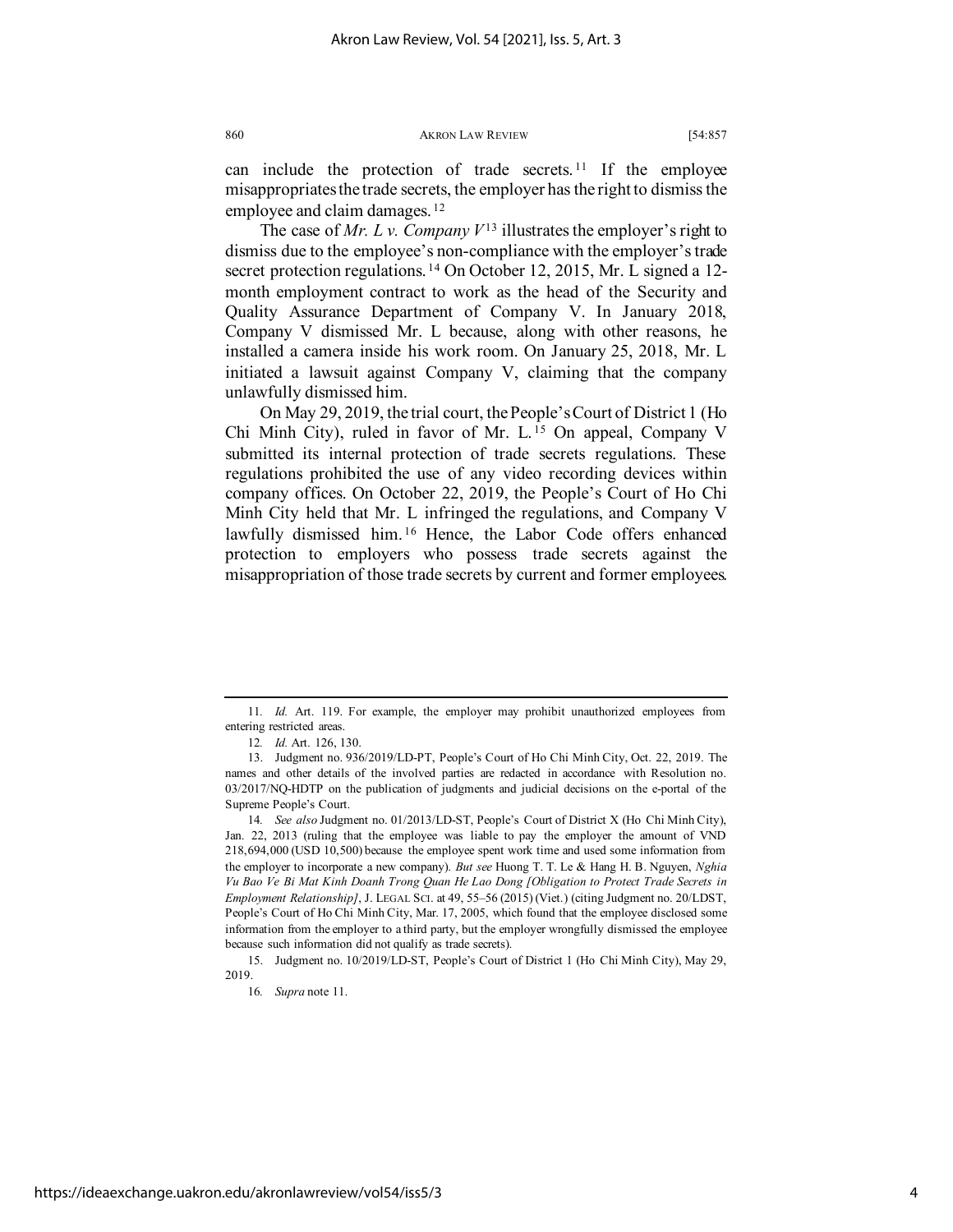# III. THE CURRENT LEGAL STATUS OF NONCOMPETES IN VIETNAMESE LAW

# *A. Statutory Law*

The legal status of noncompetes is ambiguous because Vietnamese law has no express provision on noncompetes. Indeed, Vietnamese law honors the freedom of contract.<sup>[17](#page-5-0)</sup> Nevertheless, it is subject to limitations. Agreements must infringe neither statutory prohibitions nor social ethics, [18](#page-5-1) which leads to the ultimate question of whether Vietnamese law bans noncompetes.

In support of noncompetes, employers may invoke the protection of trade secrets. [19](#page-5-2) Because the Law on Intellectual Property safeguards trade secrets, <sup>[20](#page-5-3)</sup> the owner of such trade secrets has the right to implement necessary measures to secure them. Moreover, under the Labor Code, if an employee performs work related to trade secrets, the employer has the right to negotiate with the employee for the protection of the trade secrets.<sup>[21](#page-5-4)</sup> Therefore, employers have the right to use noncompetes as measures to protect their trade secrets.

In contrast, employees may rely on their free choice of employment. [22](#page-5-5) The Constitution recognizes the citizens' right to work and to choose their occupations, employment, and workplaces. [23](#page-5-6) The Labor

<span id="page-5-0"></span><sup>17</sup>*. Bo Luat Dan Su* [Civil Code] (2017), Art. 3 (Viet.). An unofficial translation is available at https://www.wipo.int/edocs/lexdocs/laws/en/vn/vn079en.pdf [https://perma.cc/4H3Q-4UKV].

Persons establish, exercise, and terminate their civil rights and obligations on the basis of freely and voluntarily entering into commitments and agreements. Commitments and agreements that do not violate statutory prohibitions and are not contrary to social ethics shall be binding on contracting parties and must be respected by other persons. *See, e.g.,* Judgment no. 151/2018/DS-PT, People's Court of Ha Noi, June 25–26, 2018; Judgment no. 04/2019/HNGD-PT, People's Court of Lam Dong, Feb. 18, 2019; Judgment no. 64/2019/KDTM-PT, People's Court of Ha Noi, June 18, 2019.

<span id="page-5-1"></span><sup>18</sup>*. Bo Luat Dan Su* [Civil Code] (2017), Art. 123 (Viet.). Statutory prohibitions are provisions in statutes which do not permit persons to perform certain acts. Social ethics are common standards of conduct in social life, which are recognized and respected by the community.

<sup>19.</sup> Nguyen, *supra* note 2.

<span id="page-5-3"></span><span id="page-5-2"></span><sup>20</sup>*. Luat So Huu Tri Tue* [Law on Intellectual Property] No. 50/2005/QH11, art. 6, 84, 121, 127 (July 1, 2006) (Viet.).

<sup>21</sup>*. Bo Luat Lao Dong* [Labor Code] (2013), Art. 23 (Viet.).

<span id="page-5-6"></span><span id="page-5-5"></span><span id="page-5-4"></span><sup>22.</sup> Lac & Nguyen, *supra* note 2 (citing a 2006 report of the Labor Division of the Supreme People's Court that noncompetes restrict the employees' free choice of employment).

<sup>23.</sup> HIEN PHAP [CONSTITUTION] art. 35 (2013) (Viet.).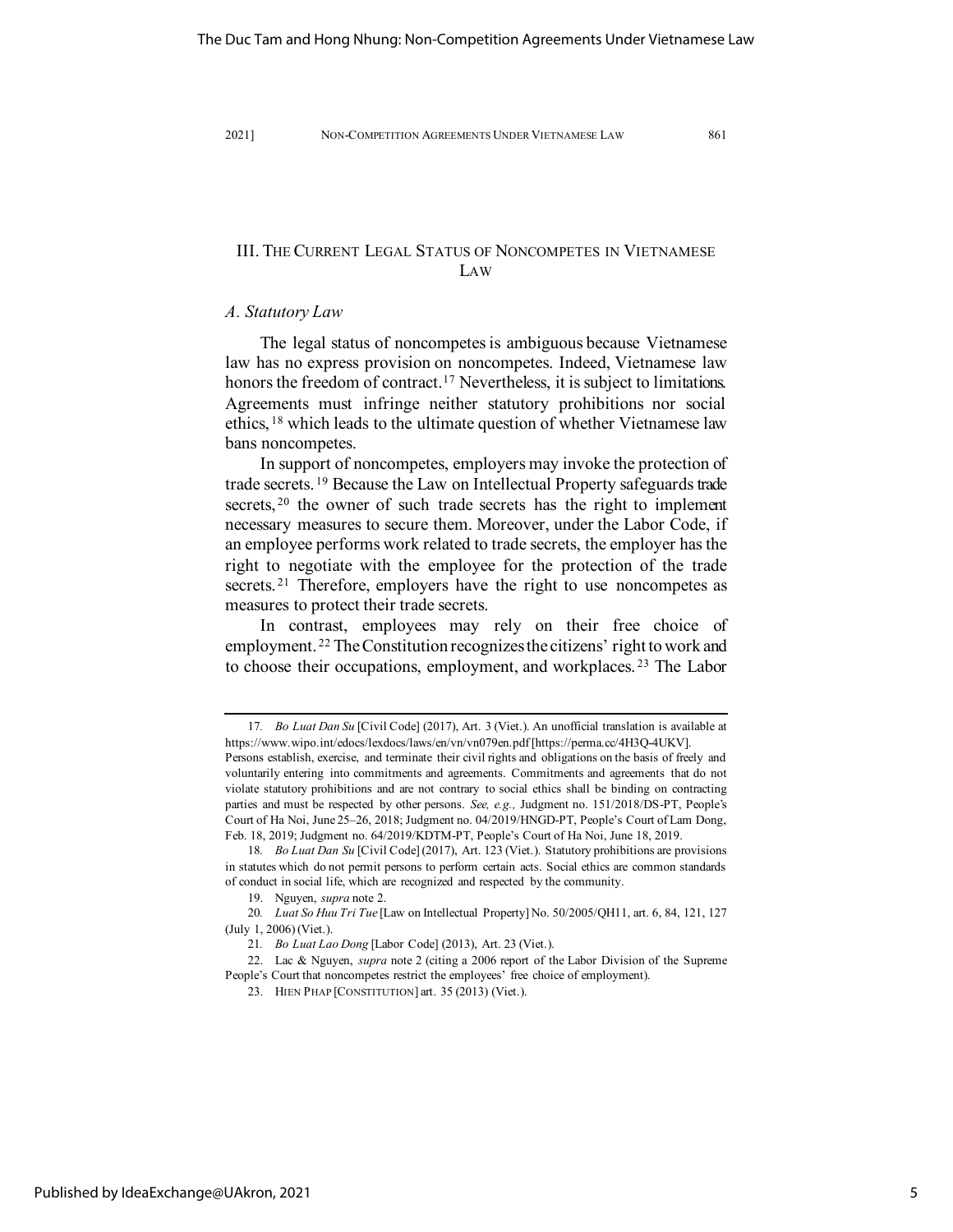Code stipulates that employees have the right to work, to choose their jobs or occupations freely, [24](#page-6-0) and the right to work for any employer not prohibited by law. [25](#page-6-1) The Law on Employment also prescribes that the first principle of employment is to ensure the employees' right to work and to choose jobs and workplaces freely. [26](#page-6-2) Thus, the Law on Employment prohibits acts that obstruct or prejudice the legitimate rights and interests of employees or employers. [27](#page-6-3) According to employees, noncompetes restrict the employees' free choice of employment, so they violate the first principle of employment and should be unenforceable.

# *B. Case Law*

Noncompetes have been prevalent in Vietnam for a long time, [28](#page-6-4) but until 2017, they were rarely tested by judicial interpretation and jurisprudence.<sup>[29](#page-6-5)</sup> Unfortunately, more frequent tests of noncompetes by Vietnamese Courts has created more questions than answers. In the last two years, two tribunals of the same Court – the People's Court of Ho Chi Minh City – relied on different statutes to deliver two contradictory judgments. While the first enforced noncompetes, [30](#page-6-6) the second nullified them.  $31$ 

- 24*. Bo Luat Lao Dong* [Labor Code] (2013), Art. 5 (Viet.).
- 25*. Id.* Art. 10.

<span id="page-6-2"></span><span id="page-6-1"></span><span id="page-6-0"></span>26*. Luat Viec Lam* [Law on Employment] No. 38/2013/QH13, art. 4 (Jan. 1, 2015) (Viet.). An unofficial translation is available at https://www.ilo.org/dyn/natlex/docs/ ELECTRONIC/97048/114981/F-2129581250/VNM97048%20Eng.pdf [https://perma.cc/HL75- CKTZ].

- 28. Dinh, *supra* note 2.
- 29. Lac & Nguyen, *supra* note 2.

<span id="page-6-5"></span><span id="page-6-4"></span><span id="page-6-3"></span>*But see* Chien Q. Ngo, *Gop Y Sua Doi Bo Luat Dan Su: Che Dinh Nao Cho Cac Nghia Vu Tiep Tuc Ton Tai Sau Khi Hop Dong Cham Dut? [Suggestions to Amend the Civil Code: Continuing Obligations After Termination of Contract]*, J. LEGIS. STUD. (2014), http://lapphap.vn/Pages/tintuc/tinchitiet.aspx?tintucid=207781 [https://perma.cc/Y8M2-BV7Y] (Viet.); Le & Nguyen, *supra* note 12, at 52–53 (citing Judgment no. 09/2010/LD-ST, People's Court of Duc Hoa District (Long An Province), Dec. 10, 2010, which enforced noncompetes based on the freedom of contract, but also raising questions about the employee's consent and free choice of employment).

The Universal Declaration of Human Rights (UDHR) is universally regarded as the foundation of international human rights law. Article 23(1) of the UDHR recognizes "the right to work, to free choice of employment" as "equal and inalienable rights of all members of the human family." G.A. Res. 217 (III) A, Universal Declaration of Human Rights A, U.N. Doc. A/RES/217(III) (Dec. 10, 1948).

<sup>27.</sup> *Id.* Art. 9.

<span id="page-6-6"></span><sup>30.</sup> Decision no. 755/2018/QD-PQTT, People's Court of Ho Chi Minh City, June 12, 2018.

<span id="page-6-7"></span><sup>31.</sup> Judgment no. 420/2019/LD-PT, People's Court of Ho Chi Minh City, May 15, 2019.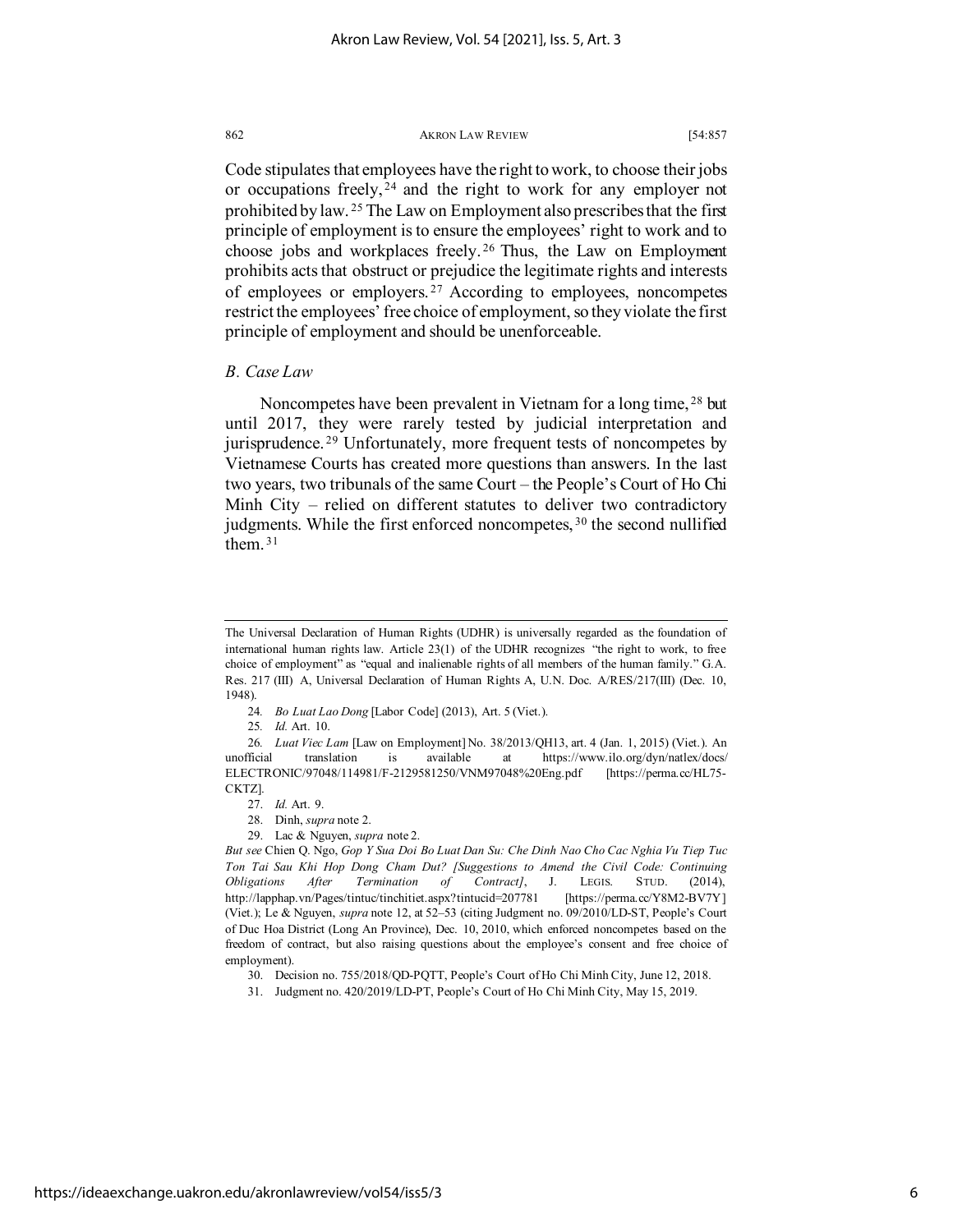The first case is *Company X v. Ms. T*. [32](#page-7-0) On October 10, 2015, Ms. T signed a 12-month employment contract to work as the head of the Recruitment Department of Company X. On October 21, 2015, she signed a noncompete, in which she committed not to engage in any competition against Company X for 12 months after leaving Company X. The noncompete failed to state any additional compensation for Ms. T.

On November 1, 2016, Ms. T signed another 12-month employment contract. However, on 18 November 2016, she quit and then immediately started working for another company. For this reason, on October 2, 2017, Company X filed a claim at the Vietnam International Arbitration Centre<sup>33</sup> against Ms. T for her breach of the noncompete.<sup>[34](#page-7-2)</sup> On February 19, 2018, the arbitral tribunal issued the final award in favor of Company X, holding Ms. T liable to pay VND 205, 197, 300 (USD 9,000).<sup>[35](#page-7-3)</sup>

In response, she submitted a petition to the People's Court of Ho Chi Minh City to challenge the arbitral award. Among other arguments, she pleaded that the noncompete was void due to its violation of the Law on Employment. On June 12, 2018, the People's Court of Ho Chi Minh City refused her petition, thus upholding the award.<sup>[36](#page-7-4)</sup> The Court held that the noncompete was enforceable. In support of its ruling, the Court relied on Article 4 of the (old) 2005 Civil Code on the freedom of contract. Nonetheless, the Court provided no further discussion on the two exceptions prescribed by this Article: that an agreement should be void if it infringes (1) the statutory prohibition, or (2) the social ethics. By doing so, the Court failed to respond to the petitioner's argument that the noncompete violated the Law on Employment. In its simple view, Ms. T voluntarily signed the noncompete, so she was bound by it.

The second case is *Company U v. Mr. B*. [37](#page-7-5) From 2012 to 2017, Mr. B worked for Company U as a designer. On January 29, 2016, he signed a noncompete in which he committed not to work for competitors of Company U. The noncompete failed to state any additional compensation for Mr. B. On February 1, 2016, Mr. B and Company U signed an indefinite-term employment contract. [38](#page-7-6) However, on August 31, 2017, Mr. B left his job at Company U. On November 1, 2017, Mr. B started to

Published by IdeaExchange@UAkron, 2021

<sup>32</sup>*. Supra* note 28.

<sup>33.</sup> Vietnam International Arbitration Centre is a prominent arbitration institution in Vietnam.

<sup>34.</sup> The noncompete contained an arbitration agreement.

<sup>35.</sup> Award no. 75/17 HCM, Vietnam International Arbitration Centre, Feb. 19, 2018.

<sup>36</sup>*. Supra* note 28.

<sup>37</sup>*. Supra* note 29.

<span id="page-7-6"></span><span id="page-7-5"></span><span id="page-7-4"></span><span id="page-7-3"></span><span id="page-7-2"></span><span id="page-7-1"></span><span id="page-7-0"></span><sup>38.</sup> Under Article 22 of the Labor Code, there are three types of employment contracts: indefinite-term (permanent) employment contracts, definite-term (fixed term) employment contracts, and seasonal or work-specific employment contracts. There is no at-will employment in Vietnam.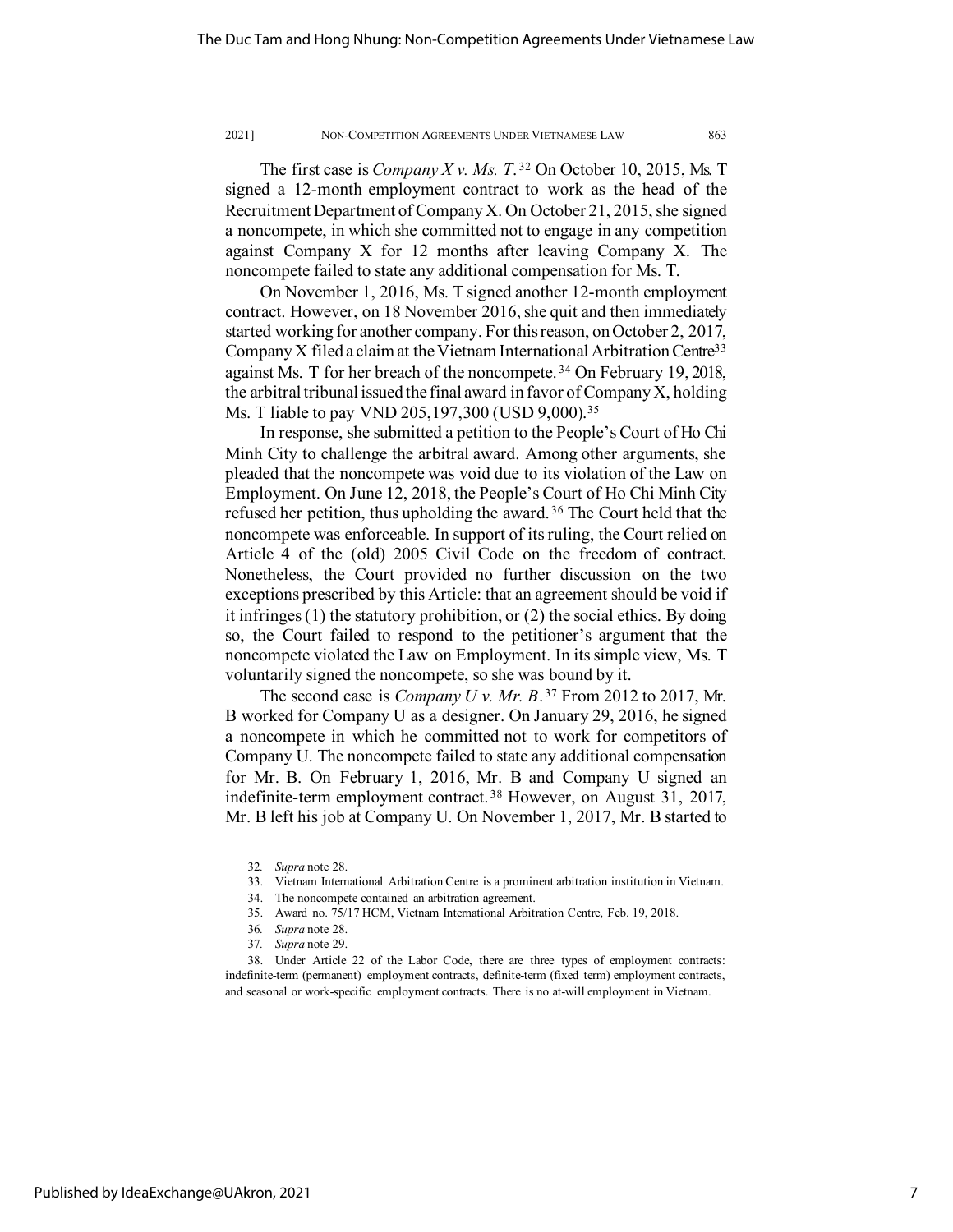work for Company  $P -$  according to Company  $U -$  one of its competitors. In 2018, Company U initiated a lawsuit against Mr. B, claiming that he violated the noncompete.

On November 30, 2018, the trial court, the People's Court of District G (Ho Chi Minh City), ruled in favor of Mr. B on the following two grounds. [39](#page-8-0) First, Company P and Company U were not competitors. Second, the noncompete was unenforceable due to its non-compliance with the Constitution,  $40$  the Labor Code,  $41$  and the Law on Employment.  $42$ Company U appealed the trial judgment. On May 15, 2019, on appeal, the People's Court of Ho Chi Minh City approved the lower Court's reasoning and upheld the judgment. [43](#page-8-4) The Court did not mention the employer's right to protect trade secrets.

The ambiguity in both the statutory law and case law on noncompetes undermines the legitimate interests of both employers and employees. Thus, this article proposes an unambiguous test to solve this problem for Vietnamese Courts.

# IV. THE LEGAL STANDARD FOR NONCOMPETES

The protection of trade secrets is a compelling argument for the use of noncompetes. [44](#page-8-5) Employers who possess trade secrets face the "holdup" problem. *Ex-ante*, the employer is eager to share trade secrets with the employee to improve their productivity. But *ex-post*, the employee can use the disclosure of such trade secrets as intimidation against the employer to demand a higher compensation (equivalent to or less than the value of the trade secrets). In recognition of this potential problem, employers unilaterally refrain from sharing trade secrets unless legal measures, such as noncompetes, are available. [45](#page-8-6)

The Law on Intellectual Property already contains general prohibitions against unlawful acquisition and disclosure of trade secrets.[46](#page-8-7) However, these general protection measures are insufficient to provide the

<span id="page-8-2"></span><span id="page-8-1"></span><span id="page-8-0"></span><sup>39.</sup> Judgment no. 34/2018/LD-ST, People's Court of District G (Ho Chi Minh City), Nov. 30, 2018.

<sup>40.</sup> HIEN PHAP [CONSTITUTION] art. 35 (2013) (Viet.).

<sup>41</sup>*. Bo Luat Lao Dong* [Labor Code] (2013), Art. 5, 10 (Viet.).

<sup>42</sup>*. Luat Viec Lam* [Law on Employment] No. 38/2013/QH13, art. 4, 9 (Jan. 1, 2015) (Viet.).

<sup>43</sup>*. Supra* note 29.

<span id="page-8-5"></span><span id="page-8-4"></span><span id="page-8-3"></span><sup>44.</sup> U.S. DEP'T. TREASURY, *Non-Compete Contracts: Economic Effects and Policy Implications* (2016) at 9, https://www.treasury.gov/resource-center/economicpolicy/Documents/UST%20Non-competes%20Report.pdf [https://perma.cc/P2M4-XBC5].

<sup>45.</sup> *Id.* at 7.

<span id="page-8-7"></span><span id="page-8-6"></span><sup>46</sup>*. Luat So Huu Tri Tue* [Law on Intellectual Property] No. 50/2005/QH11, art. 6, 84, 121, 127 (July 1, 2006) (Viet.).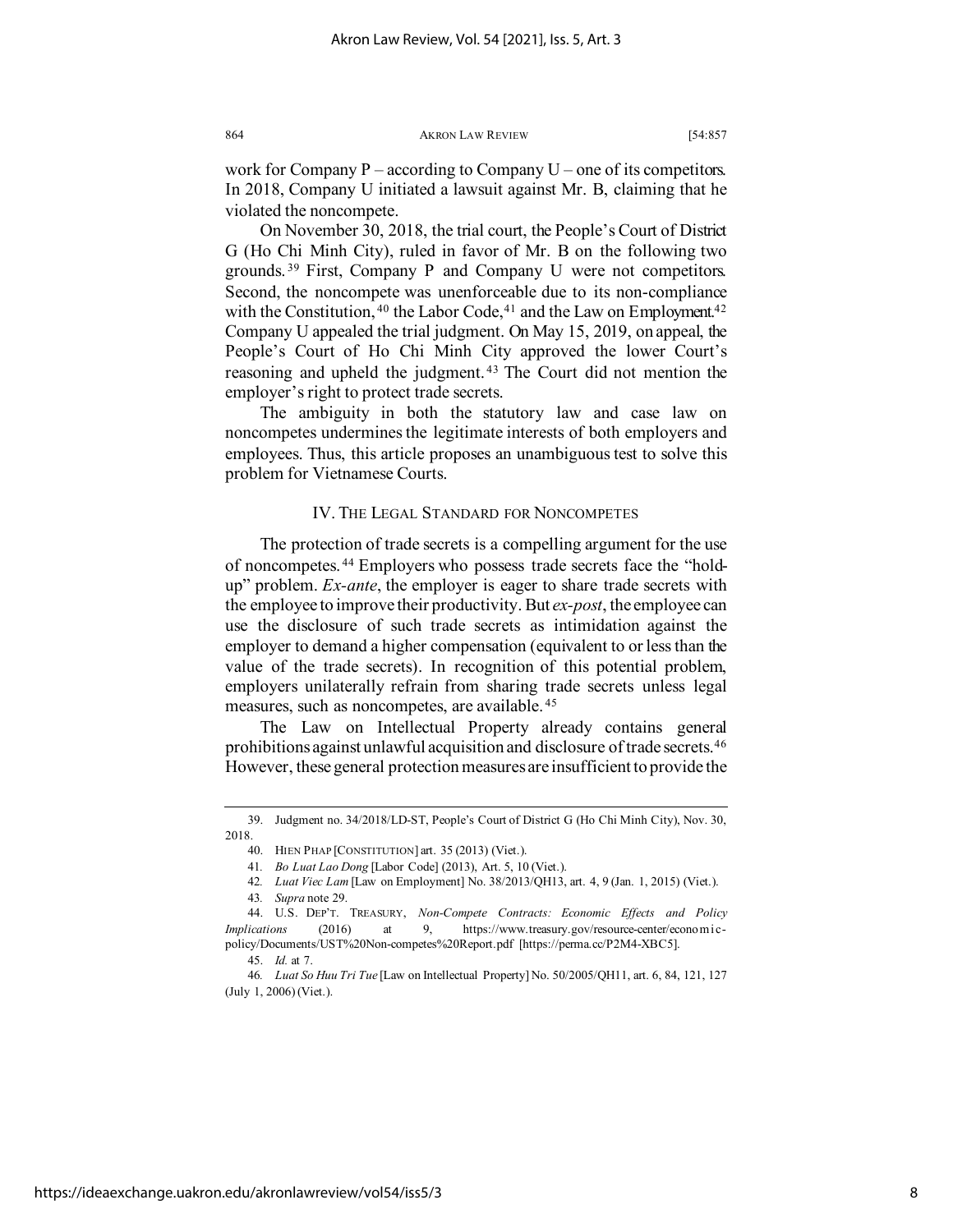necessary certainty for companies to deploy their trade secrets in Vietnam. Many employers expect to encounter enormous difficulty in proving that their former employees, especially those currently working for competitors, have violated the traditional non-disclosure agreements.<sup>[47](#page-9-0)</sup> Therefore, noncompetes remain indispensable for the protection of trade secrets. Logically then, in at least some situations, noncompetes should be considered permissible measures to protect trade secrets.

However, noncompetes may interfere with employees' constitutional right to work and to choose their occupations, employment, and workplaces. [48](#page-9-1) Therefore, Vietnamese law cannot ignore the potential abuse of noncompetes in restricting employees' free choice of employment. For this reason, we propose that employers must satisfy the following five-element test to create legally enforceable noncompetes under Vietnamese law.

First, the employer must have a protectable trade secret. The prerequisite for the employer's measures to protect trade secrets – including noncompetes – is that the employer has a trade secret. [49](#page-9-2)

Second, the employer must prove that the employee performs work related to the trade secret. In other words, the employee must have access to the trade secret because of his formal job duties or other work-related reasons. [50](#page-9-3) Nevertheless, the employer must avoid the overuse of noncompetes against employees whose jobs are manifestly extraneous to any trade secrets. [51](#page-9-4)

Third, the employer must sufficiently inform the employee about the noncompete before the employee signs it. In case the employer wants to grant the employee access to the trade secret at the beginning of the employment relationship, the employer must inform the employee about the noncompete before the employee signs the employment contract. According to the Labor Code, the employer must notify the employee about the essential information in the employment contract before the employee signs it.<sup>[52](#page-9-5)</sup> The essential information includes, among other

<span id="page-9-1"></span><span id="page-9-0"></span><sup>47.</sup> Timothy K. Sendek, *Customer Lists As Trade Secrets*, NAT'L L. REV. (Dec. 30, 2009), https://www.natlawreview.com/article/customer-lists-trade-secrets [https://perma.cc/7LEZ-X4R2].

<sup>48.</sup> HIEN PHAP [CONSTITUTION] art. 35 (2013) (Viet.).

<sup>49</sup>*. Bo Luat Lao Dong* [Labor Code] (2013), Art. 23 (Viet.).

<span id="page-9-3"></span><span id="page-9-2"></span><sup>50.</sup> Accidental access to the trade secret by an unexpected employee while working falls into the category of "other work-related reasons." However, the employer should implement necessary measures to ensure that the trade secret is neither disclosable nor easily accessible to minimize the risk of losing the trade secret.

<span id="page-9-5"></span><span id="page-9-4"></span><sup>51.</sup> For these employees, the general protection of trade secrets under the Law on Intellectual Property and the Labor Code provides sufficient security for the employer. *See supra* Part II.

<sup>52</sup>*. Bo Luat Lao Dong* [Labor Code] (2013), Art. 19 (Viet.).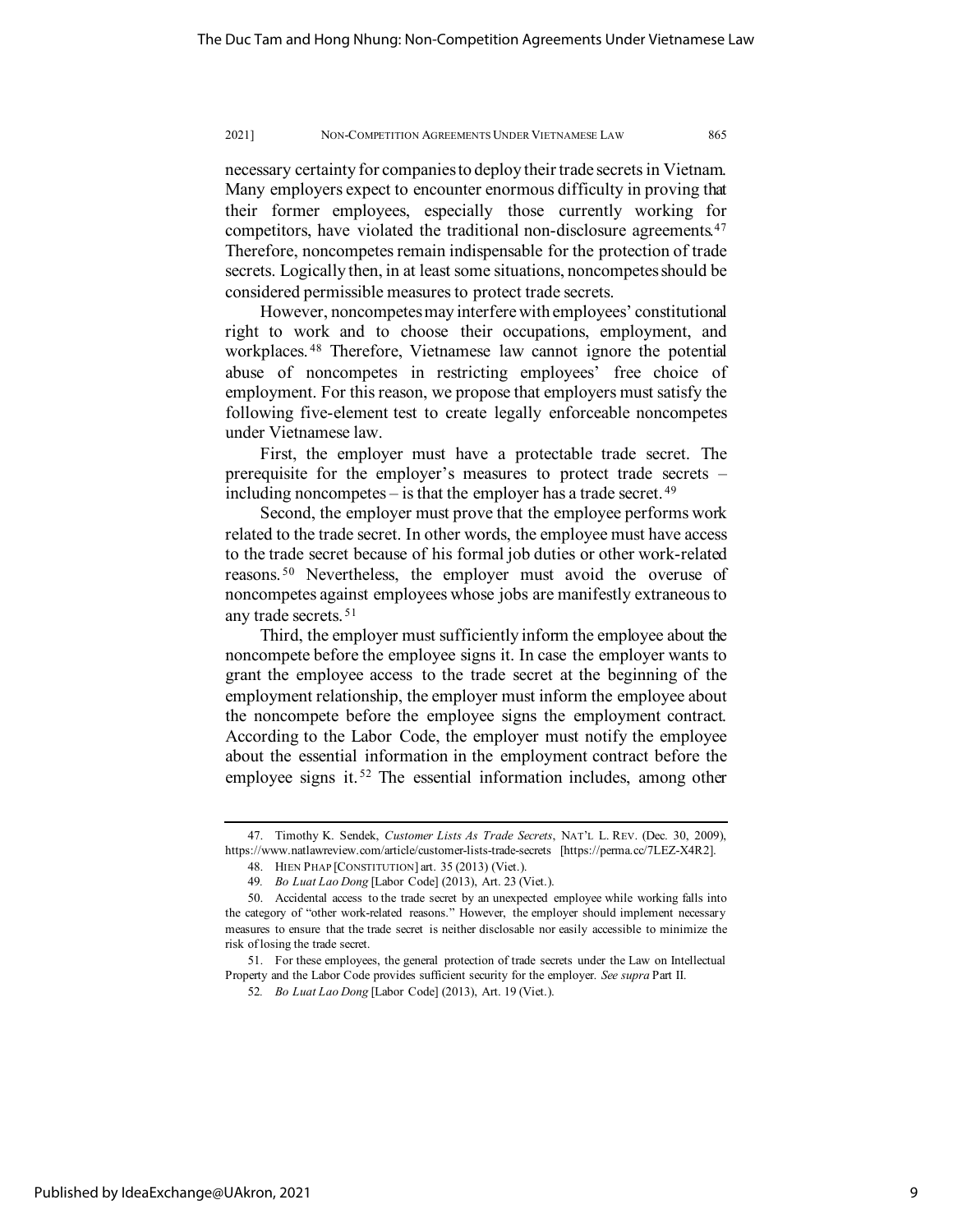things, the employer's measures to protect trade secrets. Because we consider noncompetes as measures to protect trade secrets, the employer must notify the employee about the requirement to sign a noncompete before the employee signs the employment contract.

In case the employer wants to grant the employee access to the trade secret after the employment relationship has started, the employer must inform the employee about the noncompete at least three working days in advance. According to the Labor Code, during the performance of the employment contract, any party who wishes to amend contractual clauses must notify the other party of the specific amendments at least three working days in advance. If the two parties reach an agreement, the contract amendment shall be in the form of an addendum to the employment contract, or it will be a new employment contract. If the two parties fail to reach an agreement, they must continue to perform the original employment contract. [53](#page-10-0) The formation of the noncompete during employment must follow this procedure.

Fourth, the noncompete must be reasonably limited in scope. The noncompete scope should be narrow to protect trade secrets and not unduly prejudice the free choice of employment. The reasonableness of noncompetes depends on the specific circumstance of each case. Nonexhaustive factors for consideration include (1) the nature and scope of the employer's business; (2) the nature of the trade secret; and (3) the nature of the employee's work. [54](#page-10-1) The noncompete must not prevent the employee from working for non-competitors, *i.e.*, firms that do not operate in the same relevant market<sup>[55](#page-10-2)</sup> as the employer. Some countries,

The employer shall provide the employee with information about the job, workplace, working conditions, working hours, rest time, occupational safety and hygiene, wage, forms of wage payment, social insurance, health insurance, regulations on trade secrets, and other issues directly related to the formation of the employment contract as requested by the employee.

<sup>53</sup>*. Id.* Art. 35.

<span id="page-10-1"></span><span id="page-10-0"></span><sup>54</sup>*. See, e.g.*, *Multi-Country Survey on Covenants Not to Compete*, ASS'N. CORP. COUNSEL , at 6–7, 16, 69, 83, 93, 108, 113, (2018), https://www.gtlaw.com/en/-/media/files/insights/alerts/2018/3/ gtnoncompeteeuroinfopak.pdf [https://perma.cc/ZNJ2-AHWJ]; Grace Yang, *China Employee Non-Compete Agreements: The Legal Basics*, CHINA L. BLOG (Oct. 31, 2019), https://www.chinalawblog.com/2019/10/china-employee-non-compete-agreements-the-legalbasics.html [https://perma.cc/2SWR-SBET].

<span id="page-10-2"></span><sup>55</sup>*. Luat Canh Tranh* [Law on Competition], No. 23/2018/QH14, art. 3 (July 1, 2019) (Viet.). Relevant market means the market of the products or services that are interchangeable because of their characteristics, use, and prices, in a specific geographical area which has similar conditions of competition and is considerably different from neighboring geographical areas.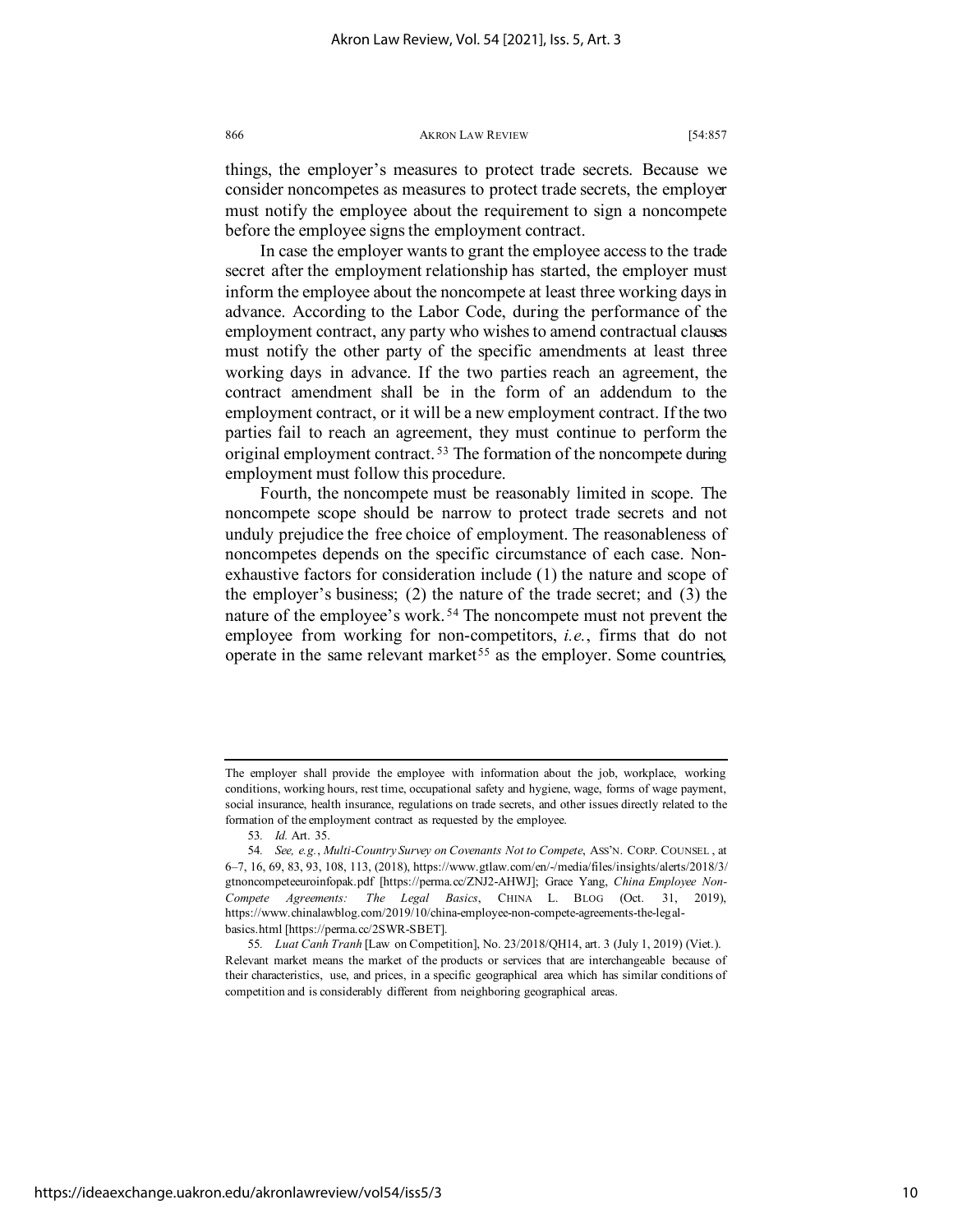such as China,  $56$  Germany,  $57$  and Spain,  $58$  adopt a maximum two-year term limit, which should serve as a reference point for Vietnam.

Fifth, the employer must offer separate consideration to the employee. The Labor Code requires the employer to negotiate with the employee on employment benefits in exchange for signing the noncompete. [59](#page-11-3) During the noncompete term, the employer restricts the employee's free choice of employment. The employee loses the opportunity to pursue his most desirable jobs, which usually leads to lower wages (or even unemployment). <sup>[60](#page-11-4)</sup> Thus, the employer must compensate the employee for such opportunity loss.

For instance, under Chinese law, the compensation for a noncompete must be no less than 30 percent of the employee's wages (or the applicable minimum wage if it is higher). <sup>[61](#page-11-5)</sup> Similarly, under German law, during the noncompete term, such compensation must be at least 50 percent of the employee's wages. [62](#page-11-6) These provisions should also serve as a reference point for Vietnam. [63](#page-11-7)

# V. CONCLUSION

The protection of trade secrets and the free choice of employment represent the competing interests of employers and employees in noncompetes. They are two sides of the same coin. Nevertheless, the law should never be a coin-tossing game. The current uncertainty regarding the enforceability of noncompetes in Vietnam is detrimental to both

<span id="page-11-0"></span><sup>56.</sup> Laodong Hetong Fa (劳动合同法) [Labor Contract Law] (promulgated by the Standing Comm. Nat'l People's Cong., June 29, 2007, effective Jan. 1, 2008), art. 23, 24 (China).

<span id="page-11-1"></span><sup>57.</sup> Judge Mario Eylert, Fed. Lab. Ct. Ger, Non-Competition Clauses in Labour Contracts (Sept. 4, 2006), https://www.ilo.org/wcmsp5/groups/public/—-ed\_dialogue/—-dialogue/documents/ meetingdocument/wcms\_159962.pdf [https://perma.cc/PZA5-QVDN], at 3.

<span id="page-11-2"></span><sup>58.</sup> Judge Antonio M. Valverde et al., Sup. Ct. Spain, Non-Competition Clauses in Labour Contracts (Sept. 4, 2006), https://www.ilo.org/wcmsp5/groups/public/—-ed\_dialogue/— dialogue/documents/meetingdocument/wcms\_159971.pdf [https://perma.cc/6X6N-794X], at 3.

<sup>59</sup>*. Bo Luat Lao Dong* [Labor Code] (2013), Art. 23 (Viet.).

<span id="page-11-4"></span><span id="page-11-3"></span><sup>60.</sup> Matt Marx, *The Firm Strikes Back: Non-compete Agreements and the Mobility of Technical Professionals*, 76 AM. SOC. REV. 695, 705 (2011).

<span id="page-11-5"></span><sup>61.</sup> *China Issues New Judicial Interpretation on Non-compete Covenants and Various Employment Issues,* MAYER BROWN JSM (Feb. 5, 2013), https://www.mayerbrown.com/- /media/files/perspectives-events/publications/2013/02/china-issues-new-judicial-interpretation-onnoncom/files/get-the-full-update/fileattachment/130205-hkgprc-employment.pdf [https://perma.cc/4RW6-LNNW]; Yang, *supra* note 52.

<sup>62.</sup> Eylert, *supra* note 55.

<span id="page-11-7"></span><span id="page-11-6"></span><sup>63.</sup> Currently, the Governmental Decree No. 90/2019/ND-CP specifies the regulatory minimum wages in Vietnam. The monthly minimum wages range from VND 3,070,000 (USD 132) to VND 4,420,000 (USD 190), depending on the region. Employees who have vocational training must be paid at least seven percent higher than the applicable minimum wages.